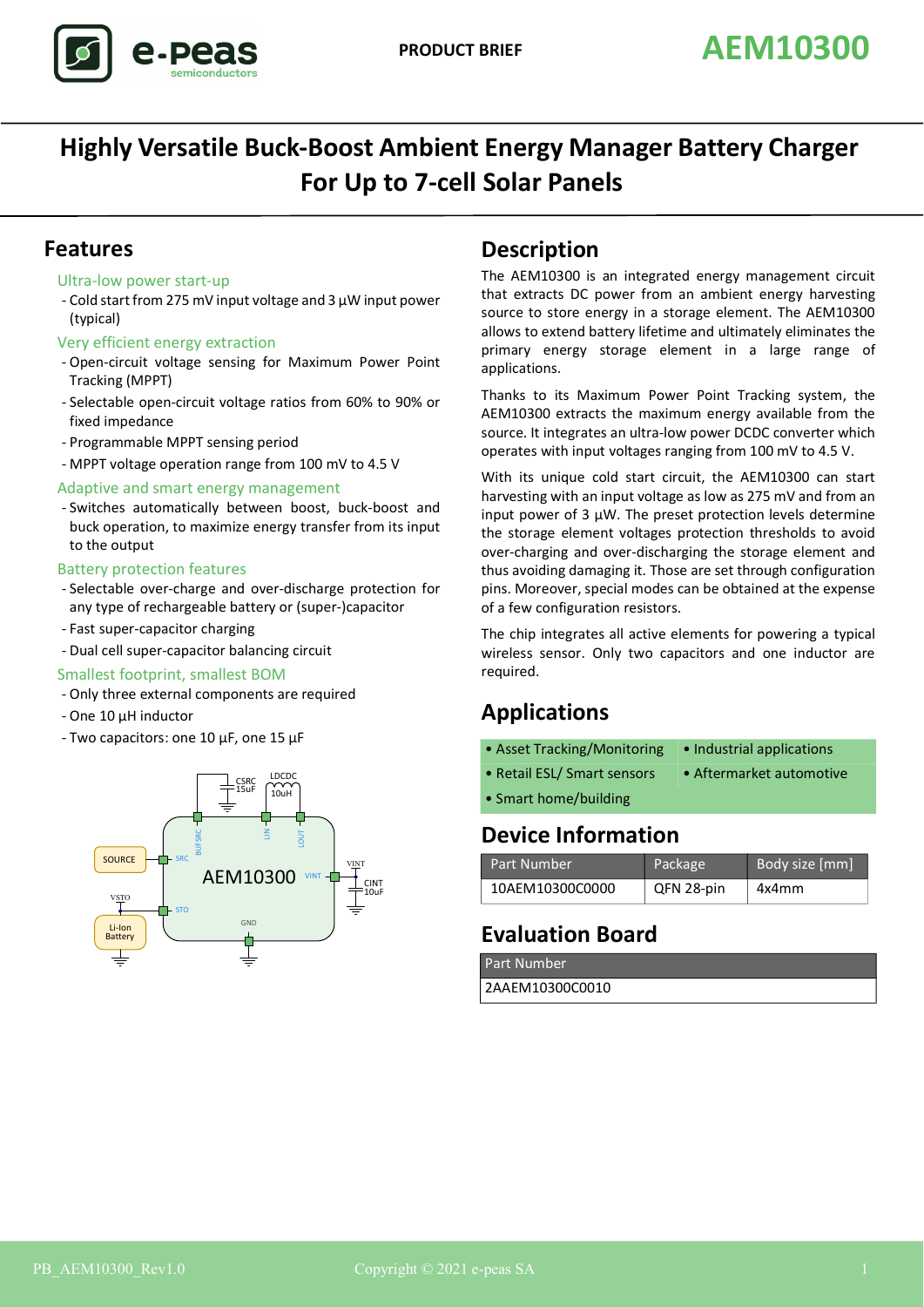

# **1. Functional Block Diagram**



*Figure 1: Functional Block Diagram*